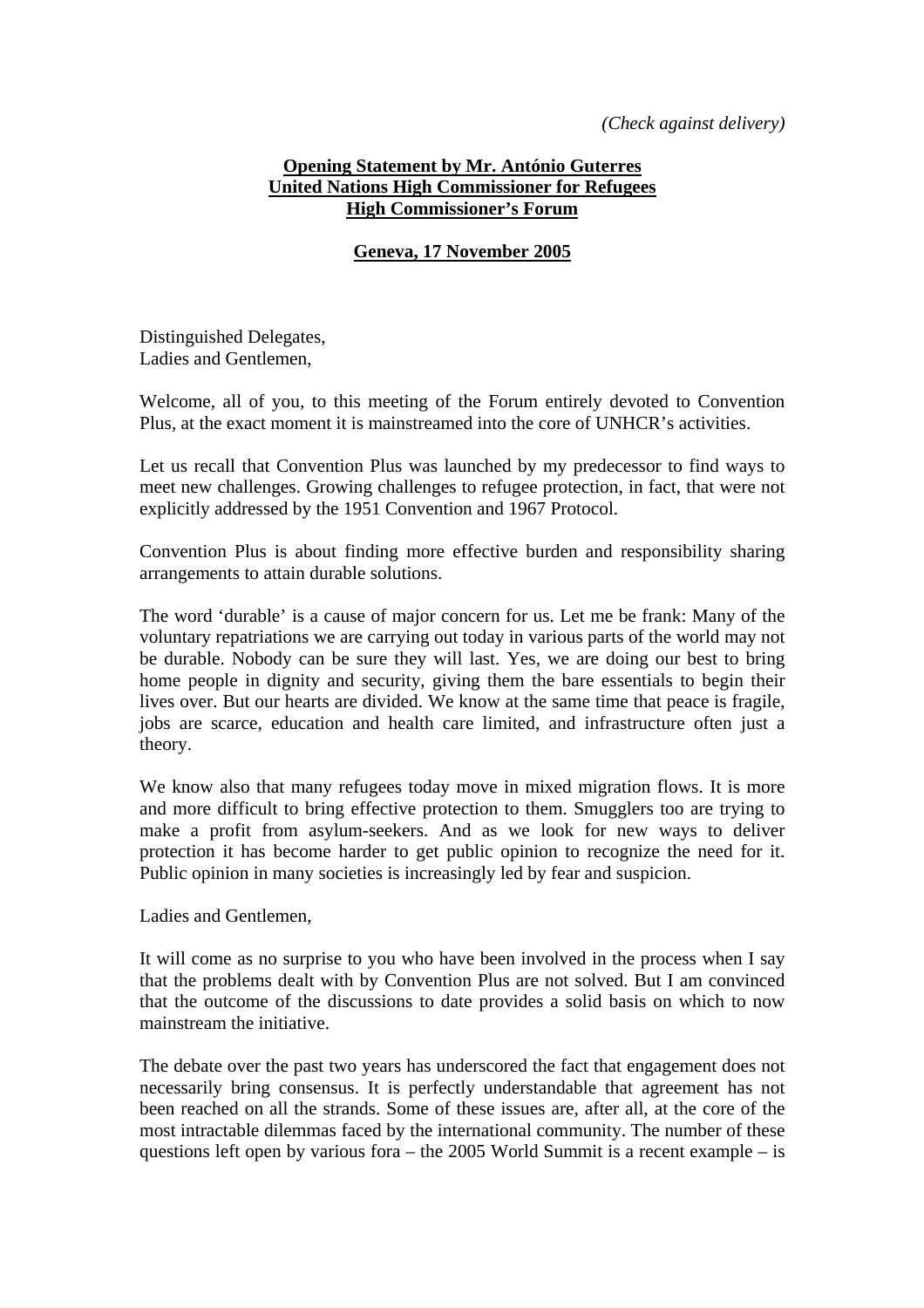proof of that. It would be naïve to think we could resolve all of them in our framework.

We cannot be paralyzed by this. On the contrary, it is another reason to mainstream Convention Plus. Even with differences of opinion, there is now room to act. Cooperation is forged in action. The problems of refugees and other forcibly displaced people can only be addressed by working together, including with the communities themselves. This was at the heart of Convention Plus and remains crucial for tackling new and emerging challenges.

We will not put Convention Plus on the shelf. The commitments embodied in it will go forward. Convention Plus is simply too important to be treated as an appendix and must by fully integrated in the work of the Office. This means also that this range of activities should from now on be considered by UNHCR's regular governing body, the Executive Committee and its Standing Committee, as part of its normal programme of work.

At the same time, the commitment to multilateralism and collective engagement in tackling new and emerging problems must be maintained. This was at the heart of Convention Plus and remains a crucial goal in the next phase.

This is why I suggest we keep a forum alive for informal discussions on broader strategic issues. We will continue to face new challenges, many of which are linked to global concerns. There is a clear need to enhance the Office's capacity to look over the horizon, anticipate future trends and develop appropriate responses. An informal framework for frank and open discussions on this type of issue is extremely helpful.

Topics such as the asylum-migration nexus, obstacles to integration, and the prevention and response to situations of forced displacement are strong arguments for maintaining a forum for a different purpose, as a space for dialogue concentrating on strategic and forward-looking issues. On some occasions, the Executive Committee might decide to take the debate further as part of its regular programme of work.

Ladies and Gentlemen,

In the Convention Plus framework, the discussions have highlighted a number of areas where there are opportunities for innovative approaches and responses. These are positive outcomes which will help guide the development of activities and determine the most effective ways to resolving refugee problems.

We are giving higher priority to resettlement and will soon launch the Resettlement Service. The Multilateral Framework of Understandings on Resettlement will be used to shape this new emphasis.

UNHCR is aware of the risks associated with resettlement. Some argue that it might discourage voluntary repatriation or act as a pull factor in certain situations. This underscores the need to make more strategic use of resettlement, especially in protracted refugee situations, where there are no other solutions, and for groups which are particularly vulnerable or have genuine protection problems. Elevating the responsibility for resettlement within UNHCR will help to ensure this.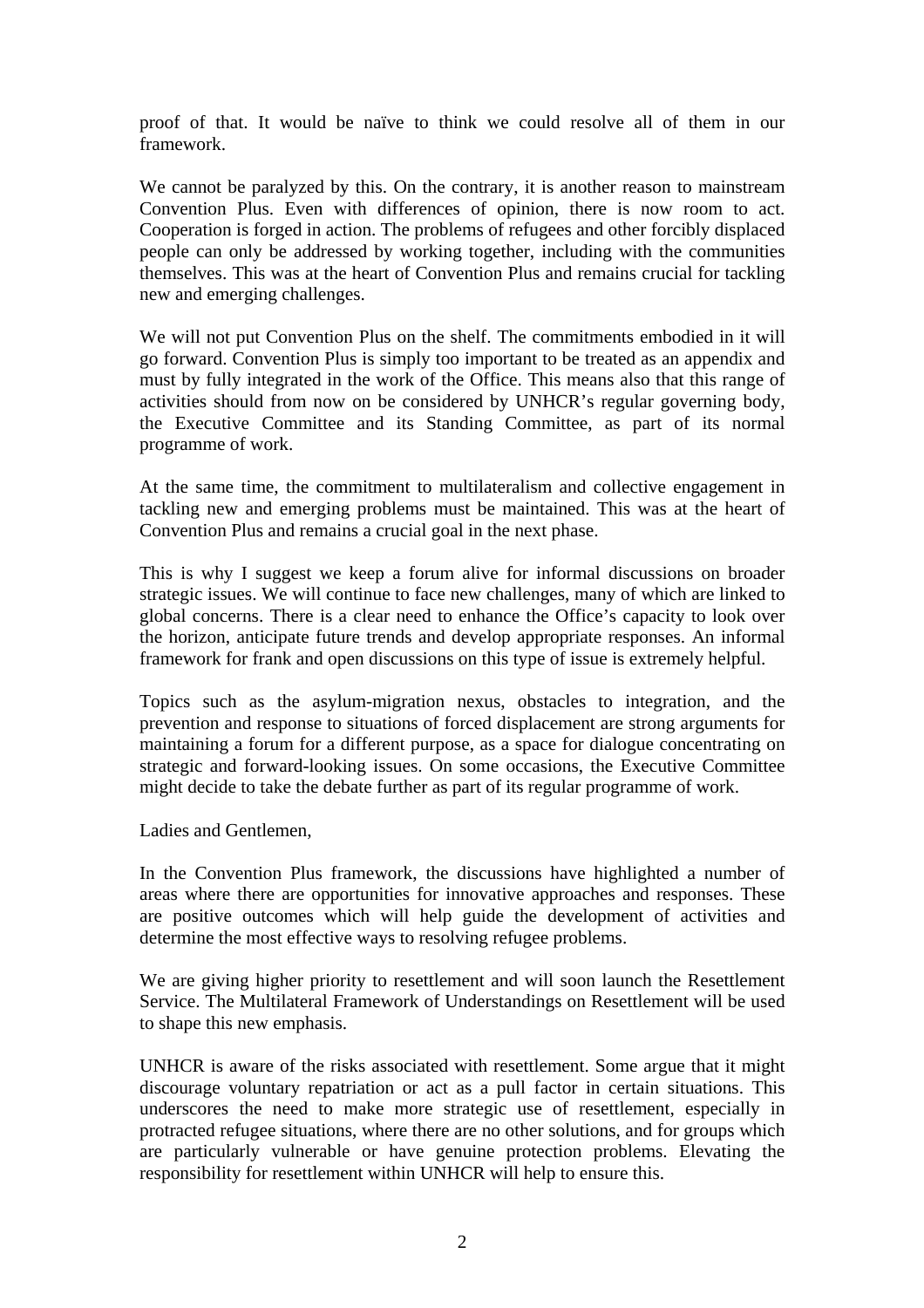Allow me to express my gratitude here to Norway, as chair of the Working Group on Resettlement, for making strategic use of resettlement one of its priorities in 2006, working closely with UNHCR.

Our discussions on irregular secondary movement have underscored how migration is intertwined with the movement of those seeking protection. The underlying issues are complex and are part of what has been broadly referred to as the asylum-migration nexus.

It is understandable that the Core Group could not reach agreement on a Multilateral Framework of Understandings on such a multifaceted issue. At the same time, we cannot shy away from realities that are an integral part of the broader challenges of migration and development. Migration-related challenges have a direct impact on our work, as described in the recent report by the Global Commission on International Migration.

The work of the Core Group is timely and will inform the exchanges on appropriate responses to irregular migration that will take place in the coming year. I have requested the Director of the Department of International Protection to consider how we can build on the work of the Core Group, beginning with an expert round table in 2006. We have been an active member of the Geneva Migration Group and will cooperate in preparing the 2006 High-Level Dialogue on International Migration and Development.

Ladies and Gentlemen,

I remain deeply committed to the 4Rs approach and am particularly grateful to those donor countries which are directing development aid to refugees. But if we are candid, we must acknowledge that transition from relief to development is just not working for the international community.

I welcome the broad recognition that more concerted attention needs to be given to incorporating refugees and their host communities in development planning and poverty reduction strategies. It is fundamental that countries include refugees, returnees and internally displaced in their own development plans. But for this to work it is essential that those development plans are supported by a minimum of institutional capacity and good governance, and that they are provided with additional resources.

Just as important, international humanitarian and development organizations must learn to work together. They must learn to overcome difficulties emerging from different cultures, timing and sense of urgency. UNHCR has begun discussions with UNDP to develop a new collaborative framework for durable solutions in Africa. This is a promising opportunity to enhance an essential partnership.

Even in donor countries there are cases where the link is absent, where different departments act with different strategies.